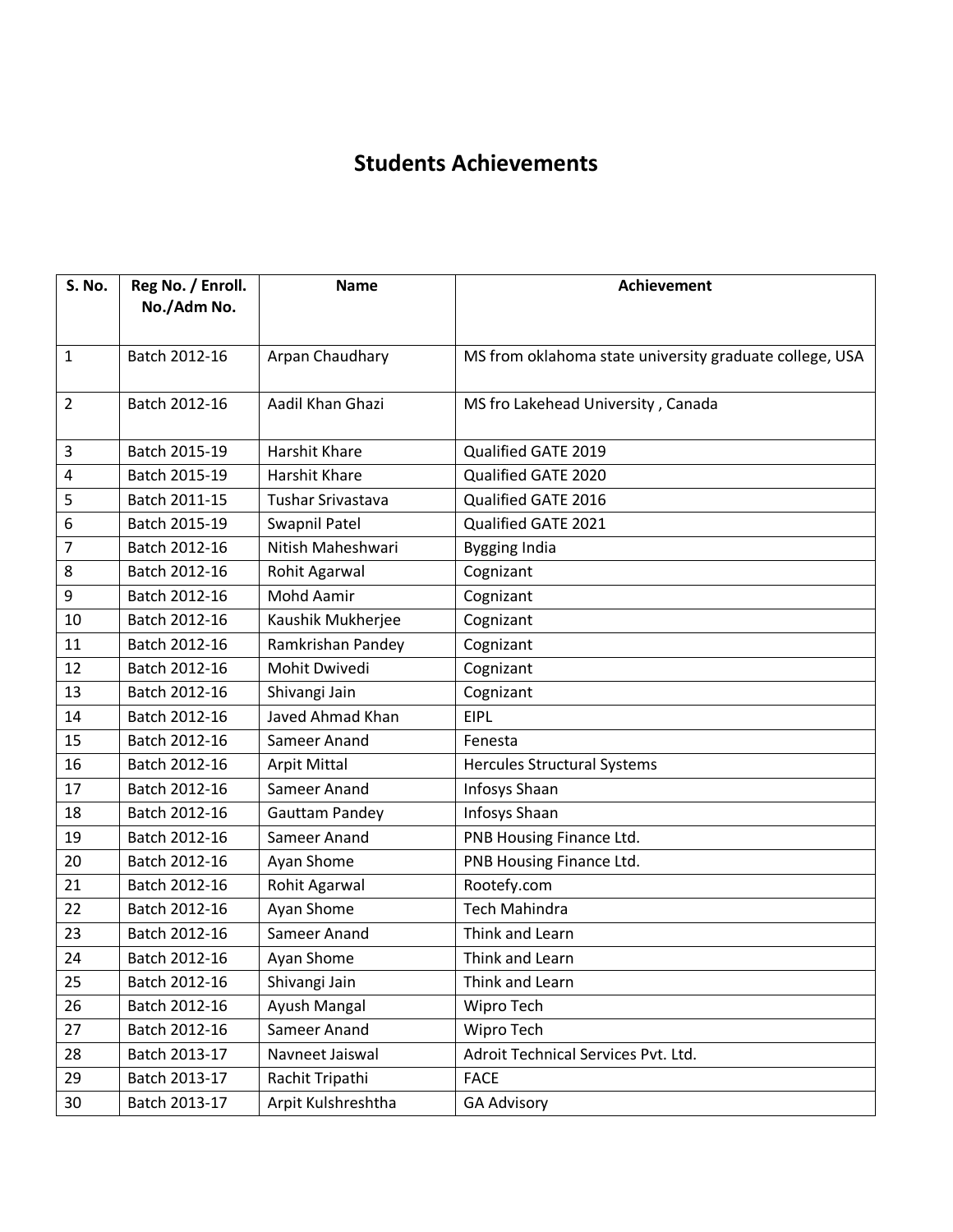| 31 | Batch 2013-17 | Arpit Kulshreshtha   | Infosys                                     |
|----|---------------|----------------------|---------------------------------------------|
| 32 | Batch 2013-17 | Mohd Shadab          | Infosys                                     |
| 33 | Batch 2013-17 | <b>Rishav Sanson</b> | Infosys                                     |
| 34 | Batch 2013-17 | Arpit Kulshreshtha   | Wipro                                       |
| 35 | Batch 2013-17 | <b>Richa Mittal</b>  | Wipro                                       |
| 36 | Batch 2014-18 | <b>Kumar Deep</b>    | Balajee Infratech and Construcons Pvt. Ltd. |
|    |               |                      |                                             |
| 37 | Batch 2014-18 | Anuj Kumar           | Jindal Buildsys Ltd.                        |
| 38 | Batch 2014-18 | Raj Tiwari           | Jindal Buildsys Ltd.                        |
| 39 | Batch 2014-18 | Shahrukh Hasan       | Jindal Buildsys Ltd.                        |
| 40 | Batch 2014-18 | Shubham Anand        | Jindal Buildsys Ltd.                        |
| 41 | Batch 2014-18 | Anuj Kumar           | <b>Maple Construction</b>                   |
| 42 | Batch 2014-18 | Prateek Saxena       | Shimuk Enterprises Pvt.Ltd.                 |
| 43 | Batch 2014-18 | Prince Kumar         | Trishul Realcon Pvt. Ltd.                   |
| 44 | Batch 2014-18 | Rachit Tripathi      | Chalknslate.com                             |
| 45 | Batch 2015-19 | Shashi Sankar        | <b>Global Design Engineers</b>              |
| 46 | Batch 2015-19 | Vibhu Raghav         | <b>Ultratech Cement</b>                     |
| 47 | Batch 2015-19 | Rohit kumar          | National highway authority of India, Munger |
|    |               |                      |                                             |
| 48 | Batch 2015-19 | Rohan Choudhary      | Shivay Industries                           |
| 49 | Batch 2015-19 | <b>Mohit Sinha</b>   | <b>ROBT.STONE (ME) LLC</b>                  |
| 50 | Batch 2015-19 | Mukul Kumar          | <b>Quantum Technologies</b>                 |
| 51 | Batch 2015-19 | Mohit Dubey          | Infosys Shaan                               |
| 52 | Batch 2015-19 | <b>MD Kadir Alam</b> | Talific Consulting Services Pvt. Ltd        |
| 53 | Batch 2015-19 | Chandramani Dwivedi  | Quantum Info Rohan                          |
|    |               |                      |                                             |
| 54 | Batch 2015-19 | Apoorv Verma         | Zones Corporated Solution Pvt. Ltd.         |
| 55 | Batch 2015-19 | Aarij Nasir          | Infosys Shaan                               |
| 56 | Batch 2015-19 | Aarij Nasir          | <b>Ultratech Cement Loveprit Singh</b>      |
| 57 | Batch 2015-19 | Pankaj Kumar         | Quantum Info Rohan Kulkarni                 |
| 58 | Batch 2015-19 | Nishu Sagar          | <b>Cloudshop Technologies</b>               |
| 59 | Batch 2015-19 | Ayushkam Pandey      | Extramarks                                  |
| 60 | Batch 2015-19 | Ashvarya Mishra      | <b>Extramarks</b>                           |
| 61 | Batch 2015-19 | Nishu Sagar          | Extramarks                                  |
| 62 | Batch 2015-19 | Aarij Nasir          | Infosys                                     |
| 63 | Batch 2015-19 | Akhil Gupta          | Infosys                                     |
| 64 | Batch 2015-19 | Mohit Dubey          | Infosys                                     |
| 65 | Batch 2015-19 | Nishu Sagar          | Prepinsta                                   |
| 66 | Batch 2015-19 | Pankaj Kumar         | Quantum Info                                |
| 67 | Batch 2015-19 | Chandramani Dwivedi  | Quantum Info                                |
|    |               |                      |                                             |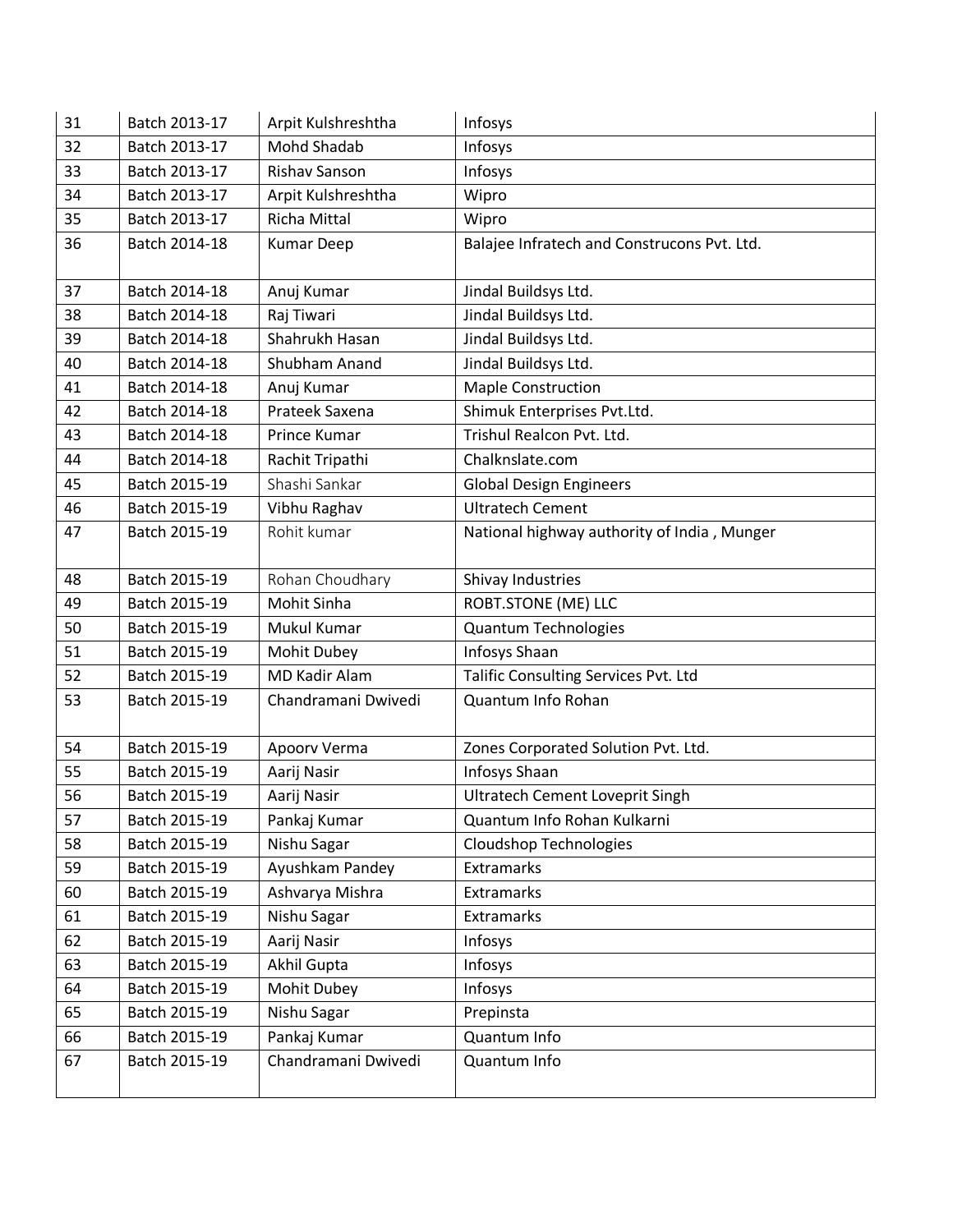| 68 | Batch 2015-19 | Manish Kumar Sharma    | Quantum Info                                  |
|----|---------------|------------------------|-----------------------------------------------|
| 69 | Batch 2015-19 | Mukul Kumar            | <b>Quantum Technologies</b>                   |
| 70 | Batch 2015-19 | Rohan Choudhary        | <b>Radical Minds</b>                          |
| 71 | Batch 2015-19 | Ayushkam Pandey        | Sai Infra Off-campus off-campus               |
| 72 | Batch 2015-19 | Aarij Nasir            | <b>Ultratech Cement</b>                       |
| 73 | Batch 2015-19 | Vibhu Raghav           | <b>Ultratech Cement</b>                       |
| 74 | Batch 2016-20 | Nitin Kumar            | Extramarks Education India Pvt Ltd.           |
| 75 | Batch 2016-20 | Shristi Nainwal        | Infosys Shaan                                 |
| 76 | Batch 2016-20 | Anu Agarwal            | Rostfrei Steels Private Limited               |
| 77 | Batch 2016-20 | Tushar Kant Srivastava | Indrapastha Engineering College, Ghaziabad    |
| 78 | Batch 2016-20 | Akash Madan            | <b>Tata Consultancy Services Limited</b>      |
| 79 | Batch 2016-20 | <b>UTKARSH BISHT</b>   | Saryu Babu Engineers for resource development |
| 80 | Batch 2016-20 | Shivam Dwivedi         | Infosys Shaan                                 |
| 81 | Batch 2016-20 | Prashant Yadav         | Infosys Shaan                                 |
| 82 | Batch 2016-20 | Nitin Lal              | <b>Extramarks Education India Pyt Ltd.</b>    |
| 83 | Batch 2016-20 | Nikhil Rai             | Extramarks Education India Pvt Ltd.           |
| 84 | Batch 2016-20 | Mayank Pandey          | BYJU's                                        |
| 85 | Batch 2016-20 | Ashish Gautam          | Supertech Sandeep Chamyal                     |
| 86 | Batch 2016-20 | Prashant Yadav         | Infosys                                       |
| 87 | Batch 2016-20 | Shailesh Mehra         | Infosys                                       |
| 88 | Batch 2016-20 | Shivam Dwivedi         | Infosys                                       |
| 89 | Batch 2016-20 | Srishti Nainwal        | Infosys                                       |
| 90 | Batch 2016-20 | LALITESH               | Delhivery (through Mytat)                     |
| 91 | Batch 2016-20 | Nikhil Rai             | Extramarks                                    |
| 92 | Batch 2016-20 | Ashish Gautam          | Supertech                                     |
| 93 | Batch 2016-20 | PRADEEP KUMAR YADAV    | Supertech                                     |
| 94 | Batch 2016-20 | RISHAB CHAURASIA       | Supertech                                     |
| 95 | Batch 2016-20 | Vishva Ratan Shukla    | Supertech                                     |